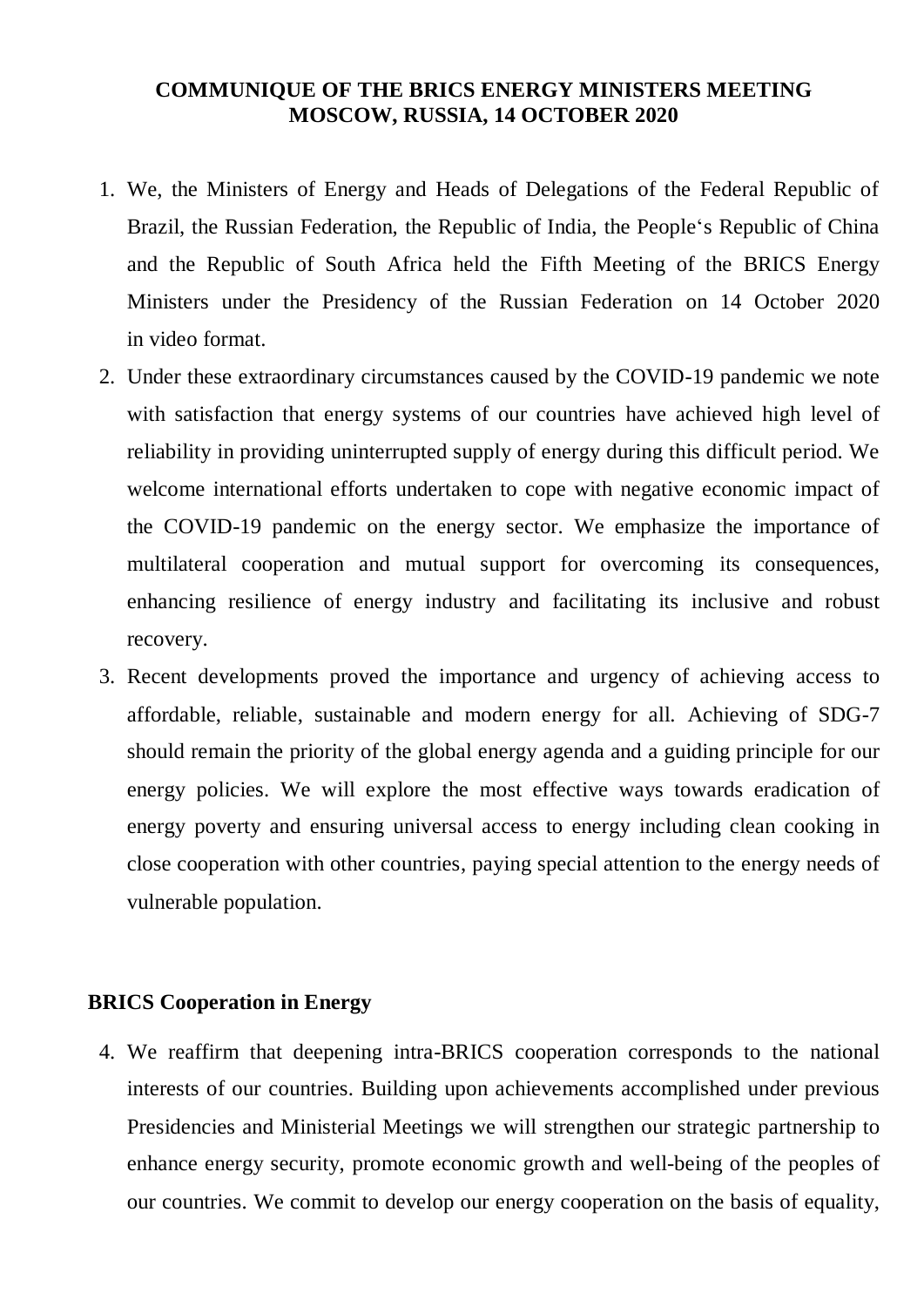mutual trust and respect for national policies, taking full advantage of immense economic, scientific and technological potential of BRICS and complementarity in the energy strategies and national energy systems.

- 5. BRICS energy cooperation is aimed at facilitation of sustainable development of the energy industries, research, development and deployment of advanced energy technologies, increase of mutual trade in energy-related goods and energy investments, as well as enhancing the role of BRICS countries in the global energy agenda. We endorse the Roadmap for BRICS energy cooperation, which establishes mid-term prospective, priority areas, stages and actions to achieve these goals.
- 6. We welcome the launch of the activities and the first joint reports of the BRICS Energy Research Cooperation Platform (BRICS ERCP). The Platform will continue to be the main vehicle for collaborative interaction between all stakeholders, including government agencies, business, academic and expert communities. We take note of the BRICS ERCP annual report and invite the Committee of Senior Energy Officials to steer the work of the BRICS ERCP towards the earliest establishment of the work streams in agreed areas under the leadership of interested countries, implementation of joint projects and strengthening the organizational support for the BRICS ERCP through a network of national secretariats and focal points.
- 7. We emphasize the importance of data exchange, analysis of the situation, trends and challenges in the energy sector in the BRICS states and elaboration of independent forecasts enabling the expansion of mutual energy trade and investments. In this respect we endorse the first "BRICS Energy Report" jointly prepared by the BRICS ERCP experts and invite the members of the BRICS ERCP to continue its research.
- 8. We will also actively engage in cooperation on capacity building through establishing direct links between relevant agencies, research centers and sharing best practices. We will promote academic and student exchange in the energy field and continue to support BRICS youth energy cooperation.

2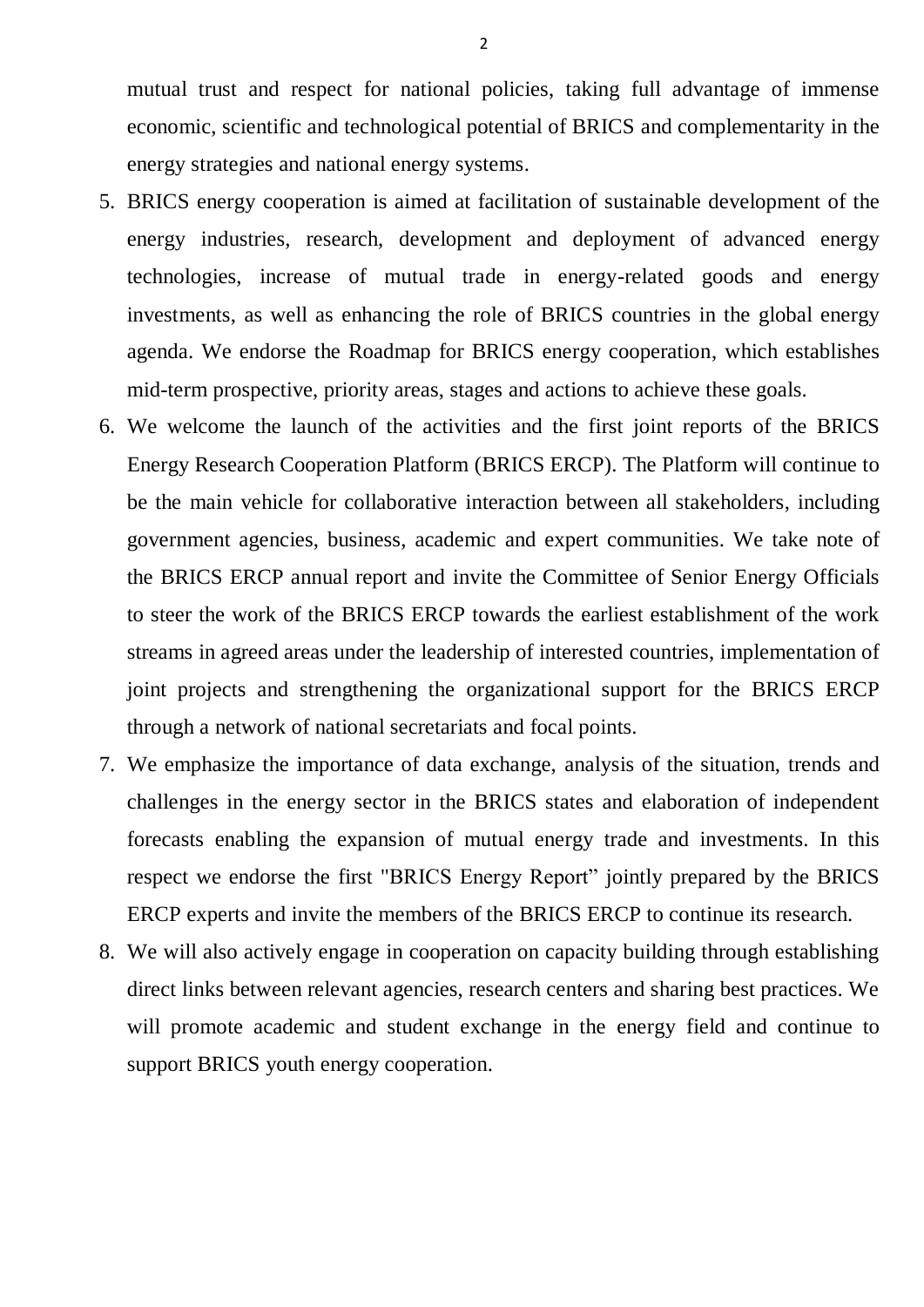## **BRICS Cooperation in Technology**

- 9. New technologies play central role in building secure, sustainable and resilient energy systems of the future. We reaffirm that intra-BRICS technological cooperation is one of the most promising and important spheres of the BRICS energy dialogue.
- 10. We welcome the "BRICS Energy Technology Reports" on the prospects of collaboration in the area of energy technologies undertaken within the BRICS ERCP on the basis of national contributions from the BRICS countries. Cooperation in energy technologies will be of cross-cutting nature, encompassing traditional and new sectors. We encourage participants of various work-streams within the BRICS ERCP, as well as interested economic entities to launch joint RDD&D projects in the specific areas of common interest identified in the report.
- 11. Special attention in our cooperation will be devoted to cutting-edge technologies in production, transportation, storage, distribution and consumption of energy including digital modelling, system integration, smart grids, advanced bioenergy and biofuels, new energy carriers and others. We support no discriminatory access to technological exchange and cooperation and will work to foster open, flexible and transparent markets of energy technologies.
- 12.Financing instruments are also critical for ensuring sustainable supply of energy and technological progress. We will consult with the NDB and other financial institutions in BRICS countries to support new energy projects.

### **Energy Sources and Energy Transition**

13.Energy sector is undergoing profound transitions in our countries and worldwide due to technological progress, changing economic and social conditions and growing environmental concerns. We reaffirm our common view that national governments of all countries have a sovereign right to determine the pace and pathways of energy transitions depending on national conditions and priorities. Efficient use of all energy sources, including fossil fuels, nuclear and renewables is necessary for meeting growing demand for energy, achieving universal access to energy and ensuring energy security. We strongly support international cooperation in protecting environment and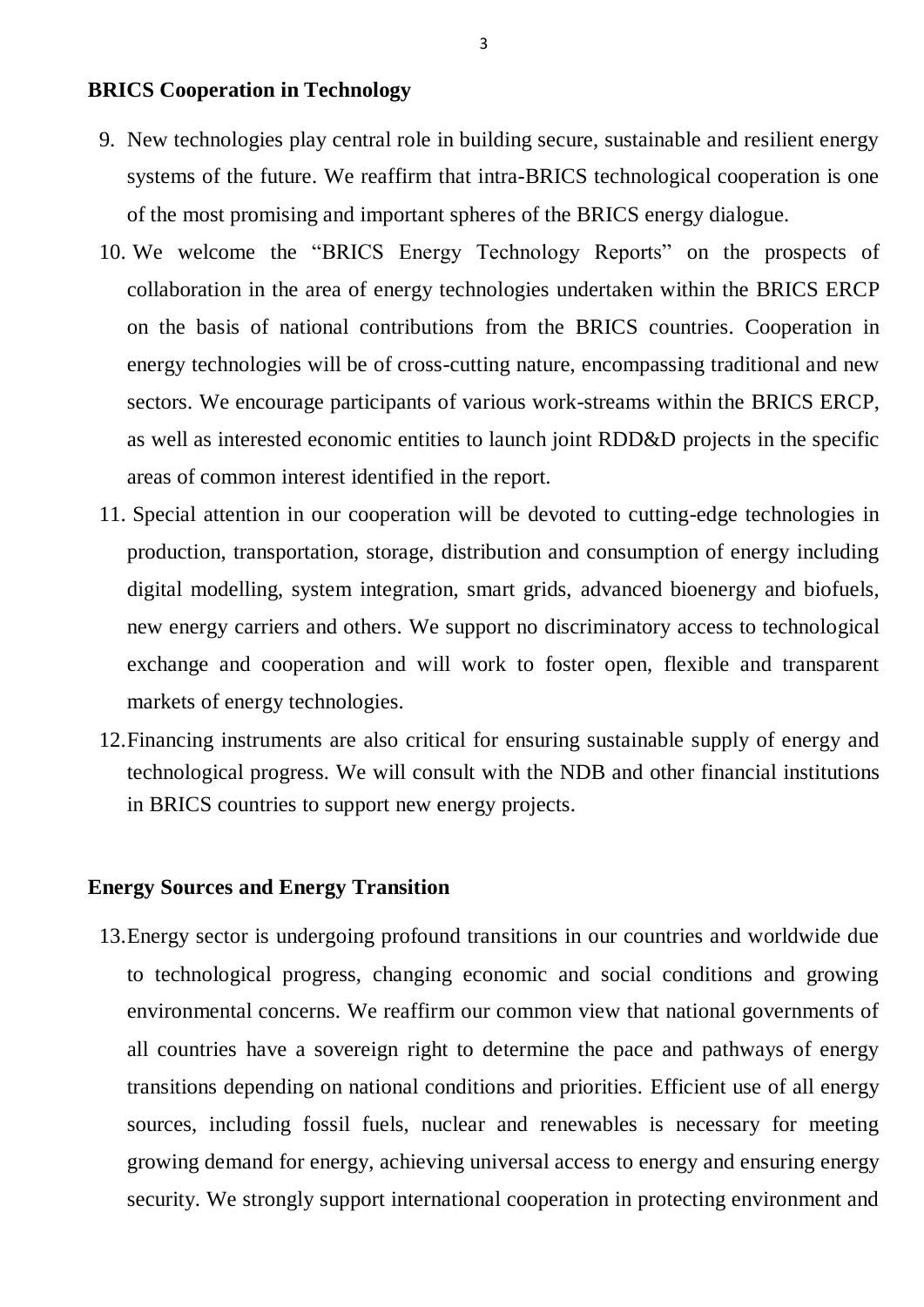mitigating climate change noting that the climate agenda should not be used for perpetuation of inequality, unfair competition, discriminatory practices and erection of barriers to energy trade and investments.

- 14.We note that fossil fuels will continue to play a major role in the energy balance and national economies of the BRICS as countries follow cleaner pathways towards reliable and sustainable energy systems. It is important to develop conventional fuel industries in environmentally friendly way through adequate investment and innovations in cleaner technologies in order to satisfy the demand for reliable and affordable baseload generation, and avoid disruptions in energy supply.
- 15.We envisage a key role for natural gas, as, affordable and relatively clean energy source. We plan to enhance our cooperation in natural gas sphere through trade, facilitating mutual investments in exploration, production, transportation and distribution of natural gas, development of infrastructure for pipeline gas and LNG trade, as well as in promoting wider use of gas motor fuel in transport sector.
- 16.We note the rapid growth of renewable energy in power sector and its important role in diminishing ecological footprint of the energy industry and recognize the need to accelerate renewable energy adoption in transport, heat and industry sectors. The BRICS countries will cooperate in research, development and deployment of renewable energy such as wind, solar, bio, hydro and geothermal energy and expansion of its use in other sectors. In this regard we support the activities of the International Solar Alliance and Biofuture Platform and the International Forum on Energy Transitions.
- 17. The BRICS countries consider nuclear energy as an important contributor to cleaner energy systems as it produces almost no polluting substances and GHG emissions. Nuclear energy can also be effectively utilized for production of new energy carriers such as hydrogen, as well as for reliable supply of energy to remote areas through deployment of small modular reactors. The BRICS countries will encourage cooperation in the field of nuclear energy, as appropriate, bearing in mind the highest standards of nuclear safety, security and non-proliferation.
- 18. Energy efficiency has huge potential for stimulating sustainable economic growth and lowering negative anthropological influence on the environment. We express

4